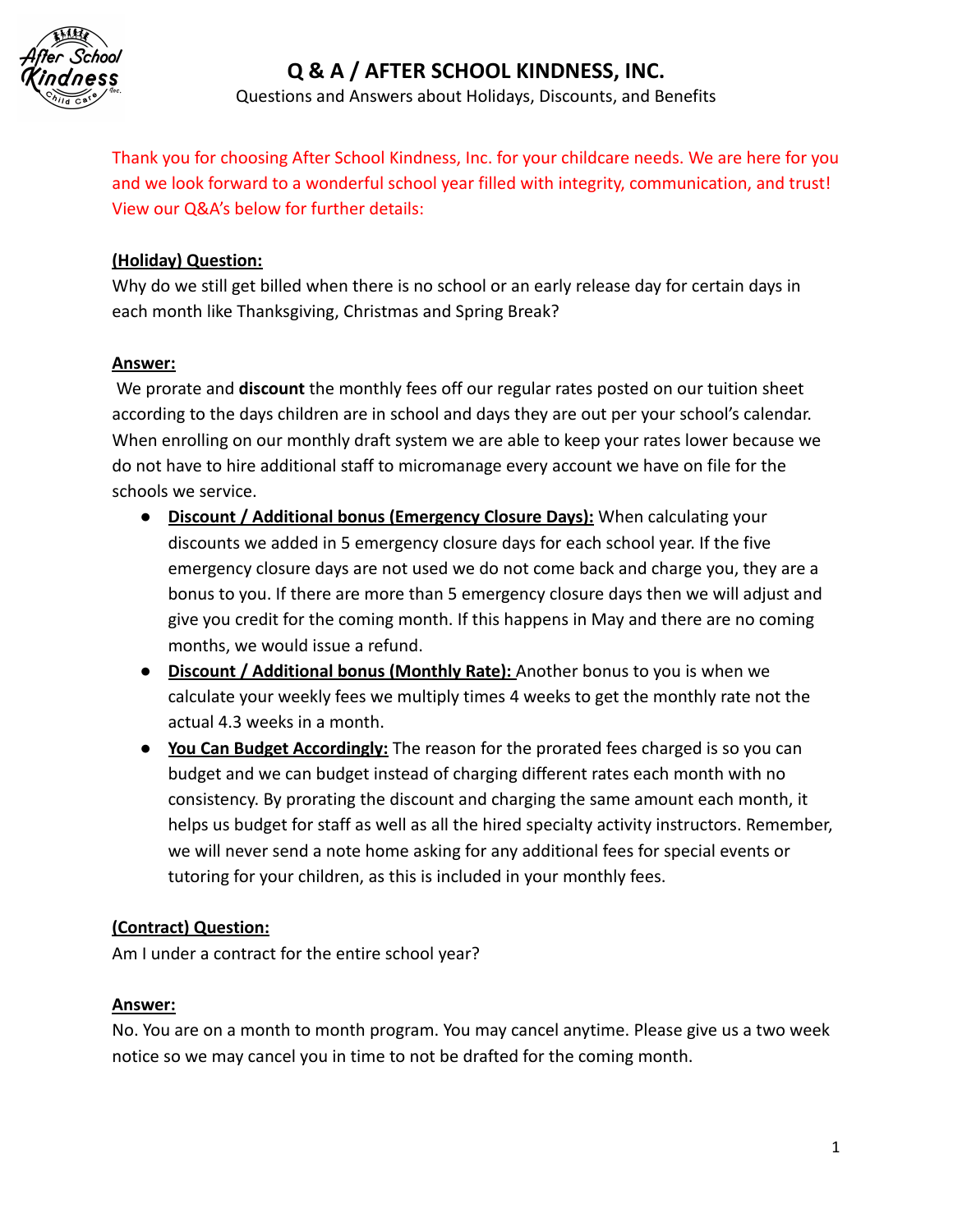

# **Q & A / AFTER SCHOOL KINDNESS, INC.**

Questions and Answers about Holidays, Discounts, and Benefits

# **(Part-Time) Question:**

If I am on the discounted part time tuition program, can I change my days needed on a weekly basis?

# **Answer:** Yes

● **Example:** If you enroll for say 2x per week and need 3 days one week and 1 day the next week, no days the next week and 4 days the next week etc. you are welcome to do this as long as it averages 2x per week for the month averaging 8 days used for the month.

## **(Re-Enrolling) Question:**

Can I drop out for one month then re-enroll for another month?

#### **Answer:**

Yes, however if we are at capacity you would go on a waiting list and would need to pay another registration fee.

## **(Early Release) Question:**

Will there be before care or after care on early release days?

#### **Answer:**

Yes - for before care if offered at your school. No – for after care unless advised

# **(Attendance) Question:**

What if I do not use all the days I signed up for in any given month. Will these days roll over into the following month?

#### **Answer:**

No, unfortunately if you do not use the days signed up for in a given month we cannot carry them over into the following month. This would require us to hire a person to micromanage every account thus moving you to our drop-in rates.

# **(Days Off) Question:**

Will there be child care during school calendar scheduled days off / Holidays?